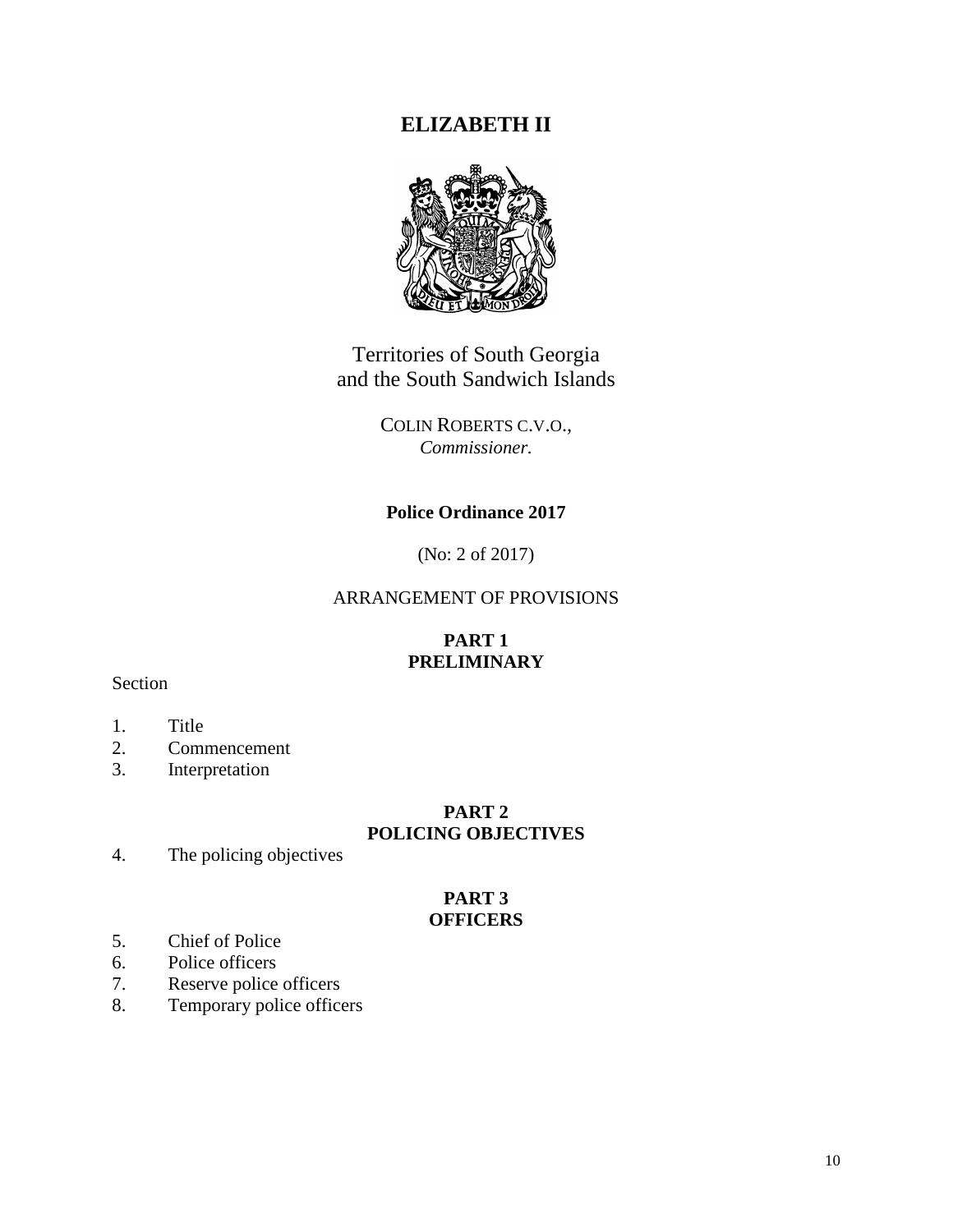## **PART 4 FUNCTIONS**

- 9. Chief of Police
- 10. Police officers
- 11. Powers
- 12. Police stations
- 13. Property

### **PART 5 CONDUCT OF POLICE OFFICERS**

- 14. Code of Conduct
- 15. Terms and conditions
- 16. Complaints
- 17. Indemnity

### **PART 6 OFFENCES**

- 18. Assault
- 19. Obstruction<br>20. Impersonation
- Impersonation
- 21. Penalties

#### **PART 7 REPEAL**

22. Repeal

## **SCHEDULE CODE OF CONDUCT**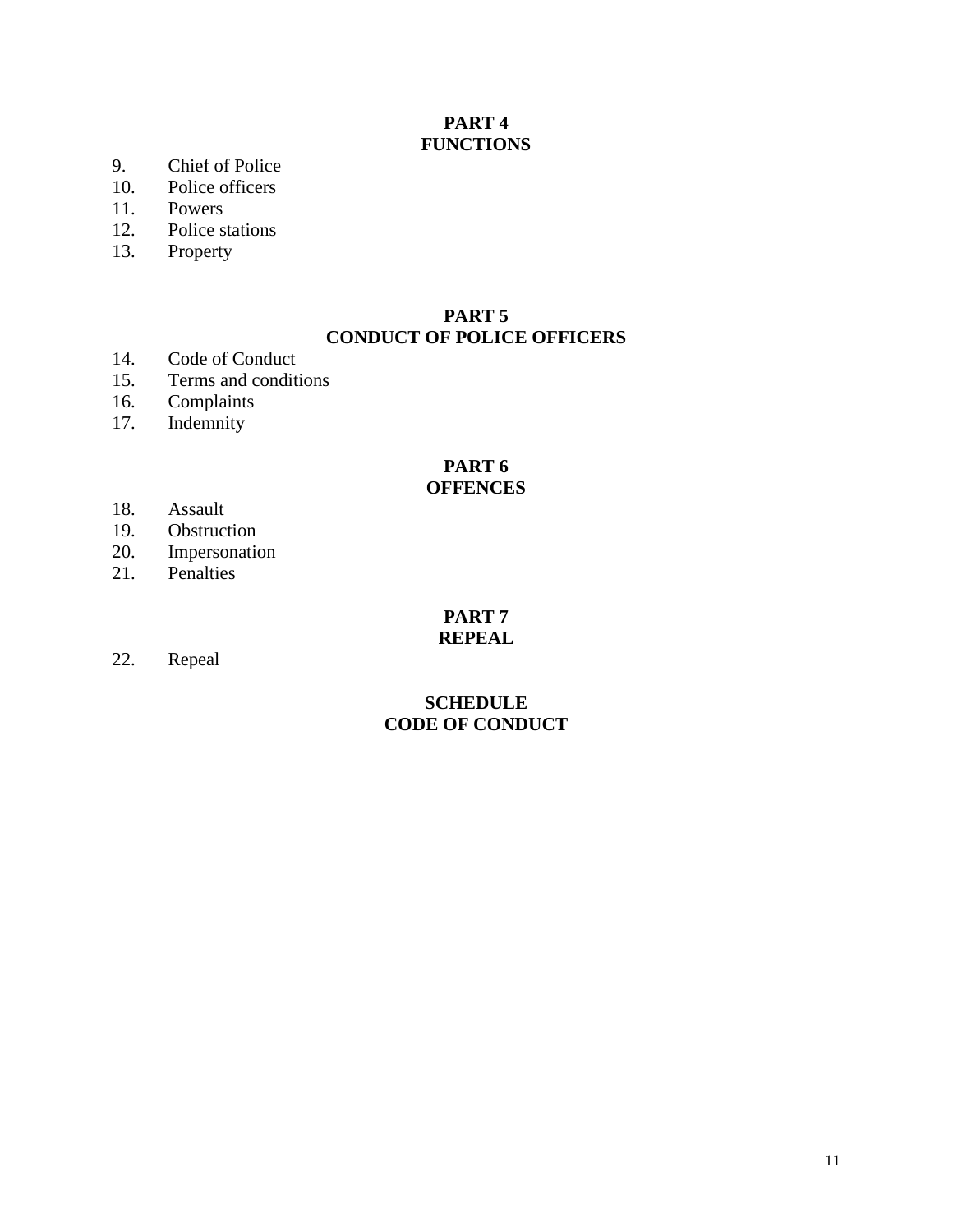# **ELIZABETH II**



Territories of South Georgia and the South Sandwich Islands

> COLIN ROBERTS C.V.O., *Commissioner.*

# **POLICE ORDINANCE 2017**

(No: 2 of 2017)

*(enacted: 27 February 2017) (published: 1 March 2017) (commencement: on publication)*

## AN ORDINANCE

To make provision for policing in the Territories of South Georgia and the South Sandwich Islands.

ENACTED by the Commissioner for South Georgia and the South Sandwich Islands as follows:

## **PART 1 PRELIMINARY**

## **1. Title**

This Ordinance may be cited as the Police Ordinance 2017.

### **2. Commencement**

This Ordinance comes into force when it is published in the *Gazette*.

### **3. Interpretation**

In this Ordinance ––

"police officer" means a police officer appointed under Part 3, including (except where the context otherwise implies) the Chief of Police, a reserve police officer and a temporary police officer;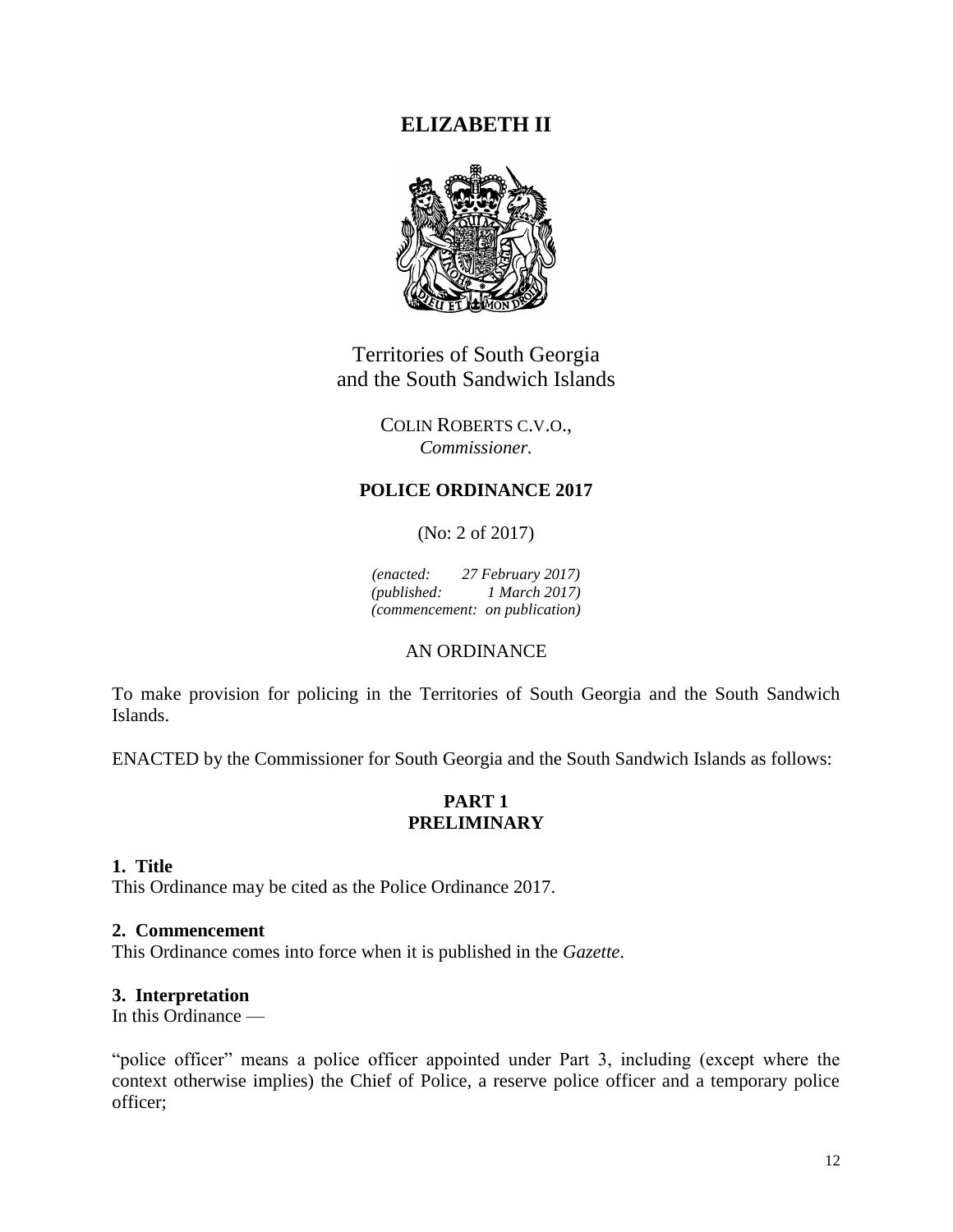"Territory" means the territories of South Georgia and the South Sandwich Islands as defined in the South Georgia and South Sandwich Islands Order 1985 as amended from time to time.

## **PART 2 POLICING OBJECTIVES**

## **4. The policing objectives**

For the purpose of this Ordinance the policing objectives are —

(a) to uphold the law fairly and firmly;

(b) to prevent crime;

(c) to pursue and bring to justice those who break the law;

(d) to keep the Queen's peace;

(e) to protect, help and reassure persons present in the Territory;

(f) to act, and be seen to act, with integrity, common sense and sound judgment.

# **PART 3 OFFICERS**

## **5. Chief of Police**

(1) The Commissioner shall appoint an individual as Chief of Police for the Territory.

(2) An appointment shall be made on such terms and conditions as the Commissioner thinks appropriate.

(3) The Commissioner may appoint an individual only if satisfied that he or she has appropriate knowledge and experience of exercising policing functions.

(4) The Chief of Police may be a person who is serving in another policing appointment outside the Territory.

(5) As soon as reasonably practicable after making an appointment the Commissioner shall publish a notice in the *Gazette* announcing the appointment.

(6) The Commissioner may terminate the appointment of the Chief of Police.

### **6. Police officers**

(1) The Commissioner may appoint individuals as police officers for the Territory.

(2) An appointment shall be made on such terms and conditions as the Commissioner thinks appropriate.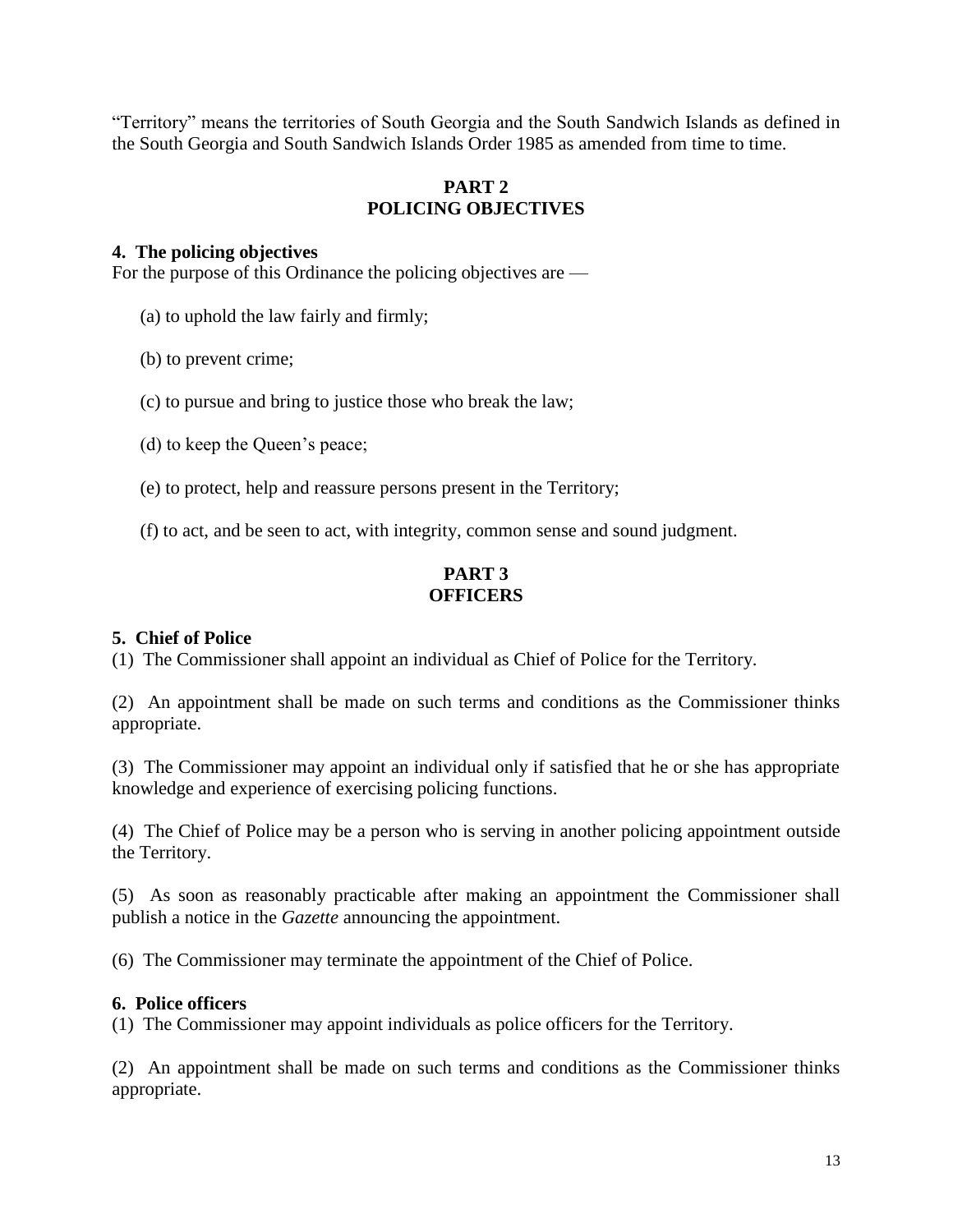(3) The Commissioner may appoint individuals only if satisfied that they have appropriate knowledge and experience of exercising policing functions.

(4) A police officer may be a person who is serving in another policing appointment outside the Territory.

(5) The Commissioner may terminate the appointment of a police officer.

# **7. Reserve police officers**

(1) The Commissioner may appoint individuals as reserve police officers for the Territory.

(2) An appointment shall be made on such terms and conditions as the Commissioner thinks appropriate.

(3) The Commissioner may appoint individuals only if satisfied that they have appropriate knowledge and experience.

(4) A reserve police officer may be a person who is serving in another appointment inside or outside the Territory.

(5) The Commissioner may terminate the appointment of a reserve police officer.

# **8. Temporary police officers**

(1) The Commissioner may seek assistance from —

- (a) the Royal Falkland Islands Police;
- (b) a police force in the United Kingdom;
- (c) a military police force of the United Kingdom.

(2) For the purposes of assistance in accordance with subsection (1), the Commissioner may appoint an individual as a temporary police officer for the Territory.

(3) A temporary appointment shall be made on such terms and conditions as the Commissioner thinks appropriate.

(4) A temporary appointment may be made in respect of a person who is serving in another appointment.

(5) A temporary police officer shall have the same powers as a police officer appointed under section 6 (subject to specific terms and conditions of appointment).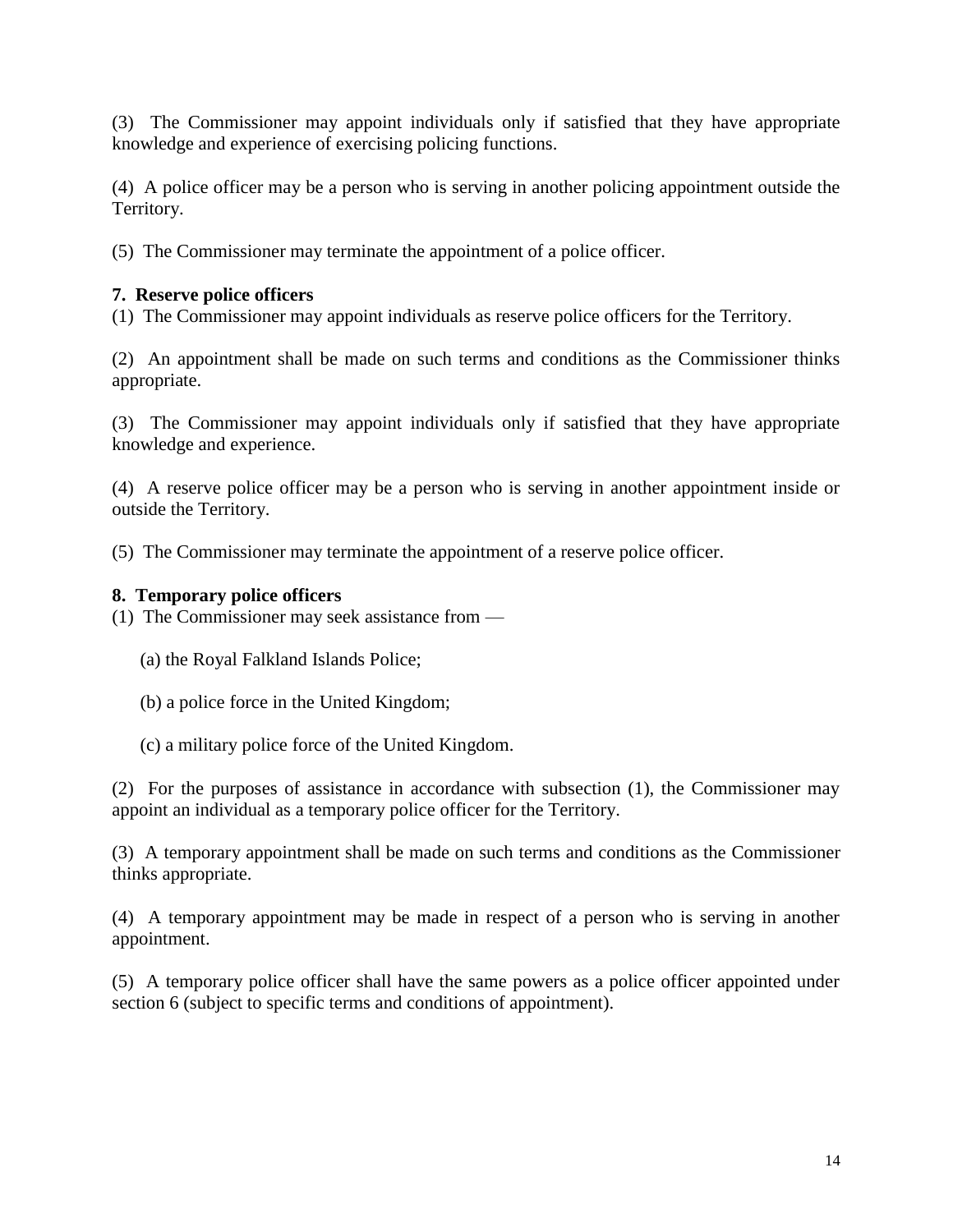# **PART 4 FUNCTIONS**

## **9. Chief of Police**

(1) The Chief of Police shall —

(a) be responsible for the management of police officers;

(b) deploy the available resources with a view to pursuit of the policing objectives;

(c) advise the Commissioner on the resource and other requirements for the policing of the Territory;

(d) make a written report to the Commissioner, as soon as reasonably practicable after the end of each year, about the exercise of policing functions in the Territory in that year.

(2) The Chief of Police may —

(a) give directions to police officers (including reserve and temporary officers);

(b) suspend, or otherwise discipline, police officers.

(3) In this section "police officers" means police officers appointed under Part 2, including reserve and temporary officers.

(4) The Chief of Police may make arrangements with any public authority (of the Territory or elsewhere) with law enforcement functions, to provide assistance in respect of the policing of the Territory.

### **10. Police officers**

Police officers must take all reasonable steps (in accordance with the terms and conditions of their appointment) to pursue the policing objectives.

### **11. Powers**

(1) Police officers when exercising authority within the Territory under this Ordinance, have all the powers and authority as vested in a police officer of the Royal Falkland Islands Police with the necessary changes to reflect the differences in the territories.

(2) The powers of police officers may include the power to arrest or detain a person pending removal and during removal, from the Territory, to another jurisdiction outside the Territory.

(3) The Commissioner must give his or her permission before the power under subsection (2) is exercised.

### **12. Police stations**

(1) The Commissioner shall designate places to be used as police stations —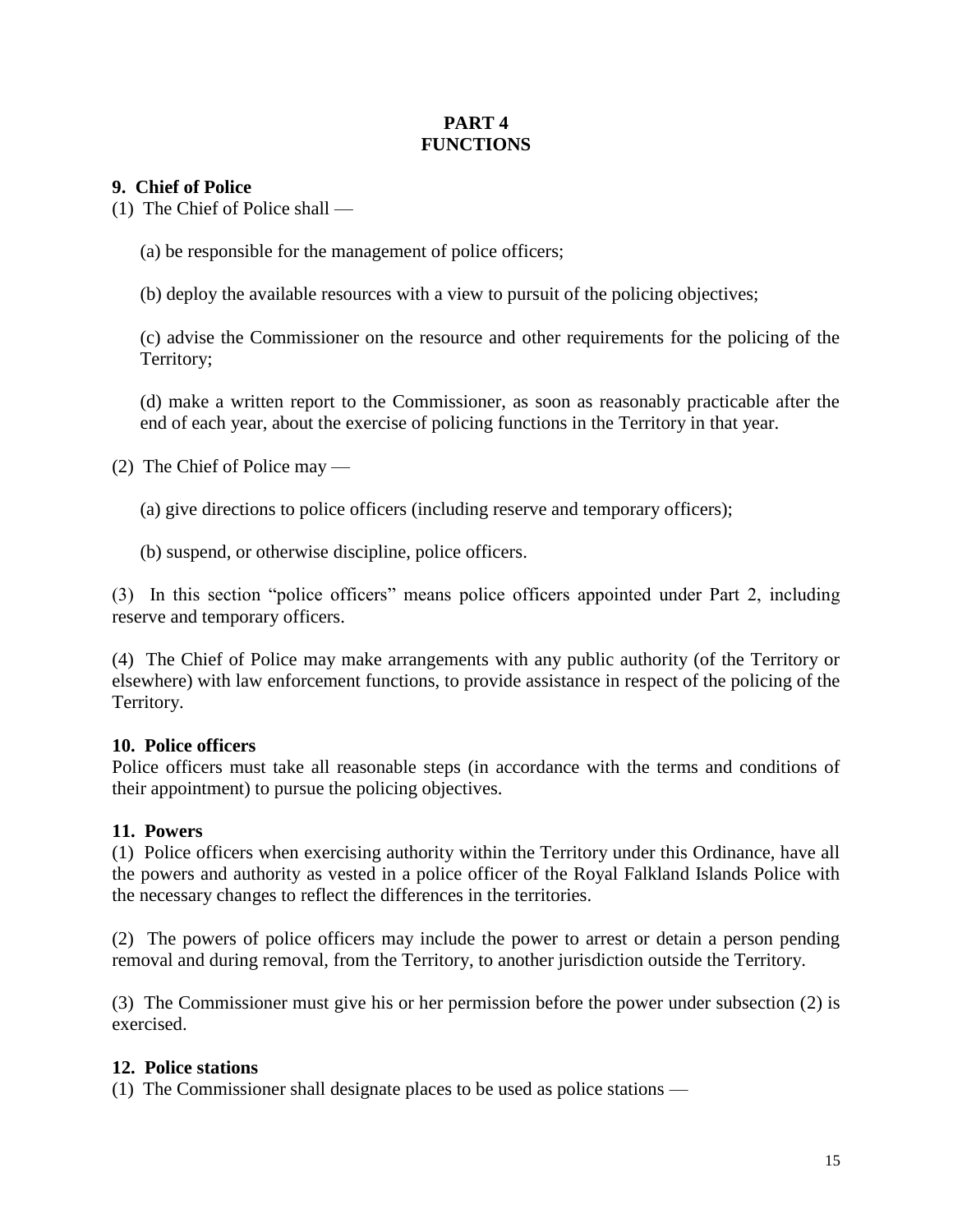- (a) for the purposes of detaining arrested persons, and
- (b) for any other policing purposes specified in the designation.

(2) A designation must be published in the *Gazette*.

## **13. Property**

(1) This section applies where property comes into the possession of police officers in connection with the exercise of their functions.

(2) The property must be returned to the person from whom it came unless —

(a) a court has ordered its forfeiture;

(b) the owner cannot be identified or located after reasonable attempts.

(3) The Chief of Police shall make arrangements for —

(a) the public sale of property that has remained in the possession of police officers for a period of 3 months or more and cannot be returned under subsection (2);

(b) the payment of the proceeds of sale to the owner of the property on a claim made within a period of 3 months beginning with the date of the sale;

(c) the appropriation for policing purposes of proceeds that are not successfully claimed during that period.

- (4) Arrangements under subsection (3) may make exceptions for
	- (a) property that a court has ordered to be destroyed;
	- (b) perishable property.

## **PART 5 CONDUCT OF POLICE OFFICERS**

### **14. Code of Conduct**

Police officers must comply with the Code of Conduct set out in the Schedule to this Ordinance in the execution of their functions.

### **15. Terms and conditions**

The terms and conditions of appointment of police officers may provide for them to be subject to disciplinary and other provisions in accordance with an appointment which is being combined with their appointment under this Ordinance.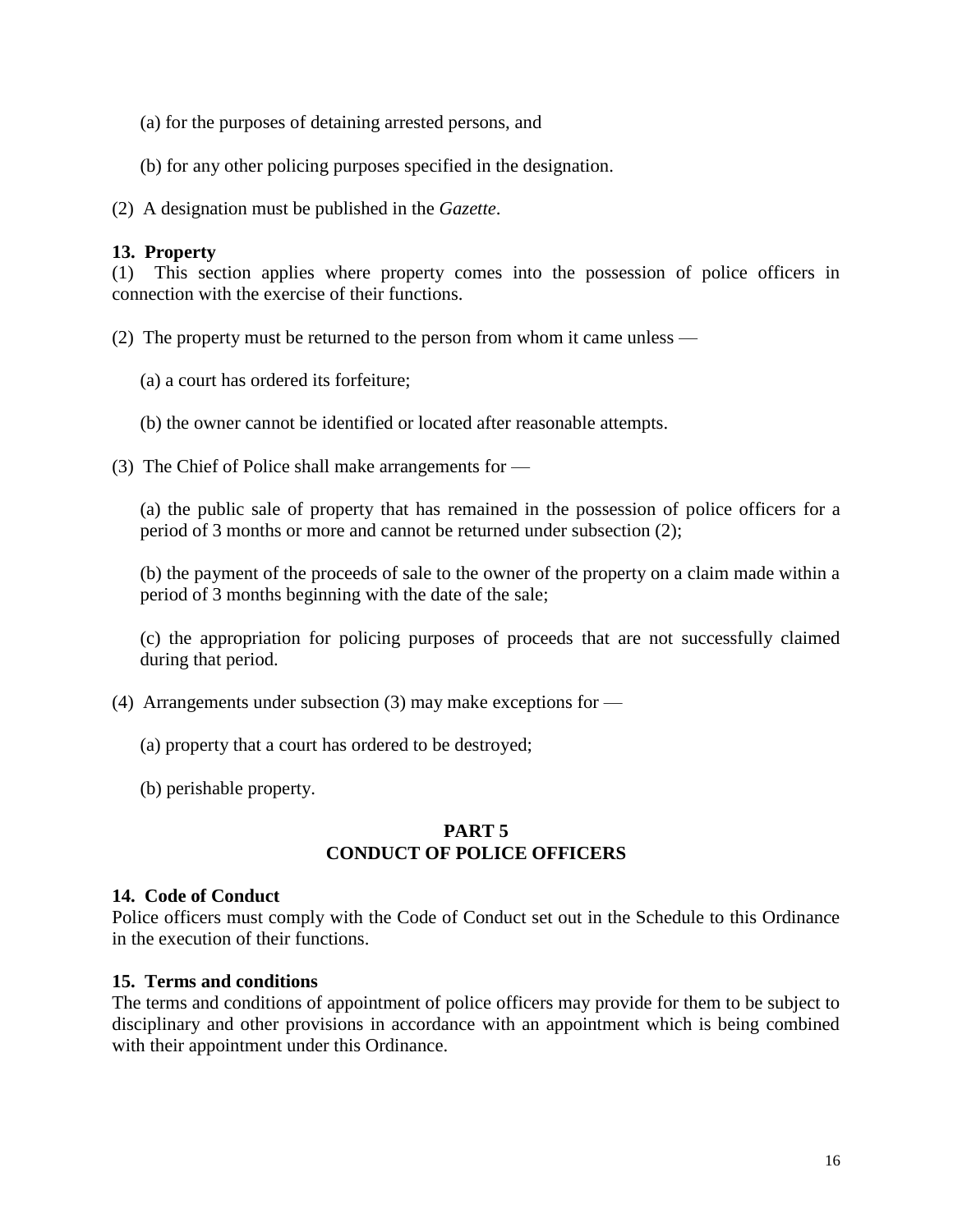## **16. Complaints**

(1) The Chief of Police shall maintain a system for the making and investigation of complaints against police officers in the exercise of their functions.

(2) The Commissioner shall investigate any complaint made against the Chief of Police.

## **17. Indemnity**

No action by way of civil proceedings shall lie against police officers in respect of anything done in the course of their functions.

# **PART 6 OFFENCES**

### **18. Assault**

It is an offence to assault a police officer in the exercise of his or her duties.

#### **19. Obstruction**

It is an offence to obstruct a police officer in the exercise of the officer's functions.

#### **20. Impersonation**

It is an offence to impersonate a police officer with intent to deceive.

#### **21. Penalties**

A person who is guilty of an offence under this Part is liable on conviction to —

(a) a fine not exceeding £5,000,

(b) imprisonment for a period not exceeding 6 months, or

(c) both.

## **PART 7 REPEAL**

### **22. Repeal**

The Police Ordinance 1967 (No. 9 of 1967) is repealed.

### **SCHEDULE**

*Section 14*

### **CODE OF CONDUCT**

#### **1 Honesty and integrity**

It is of paramount importance that the public has faith in the honesty and integrity of police officers. Officers should therefore be open and truthful in their dealings; avoid being improperly beholden to any person or institution; and discharge their duties with integrity.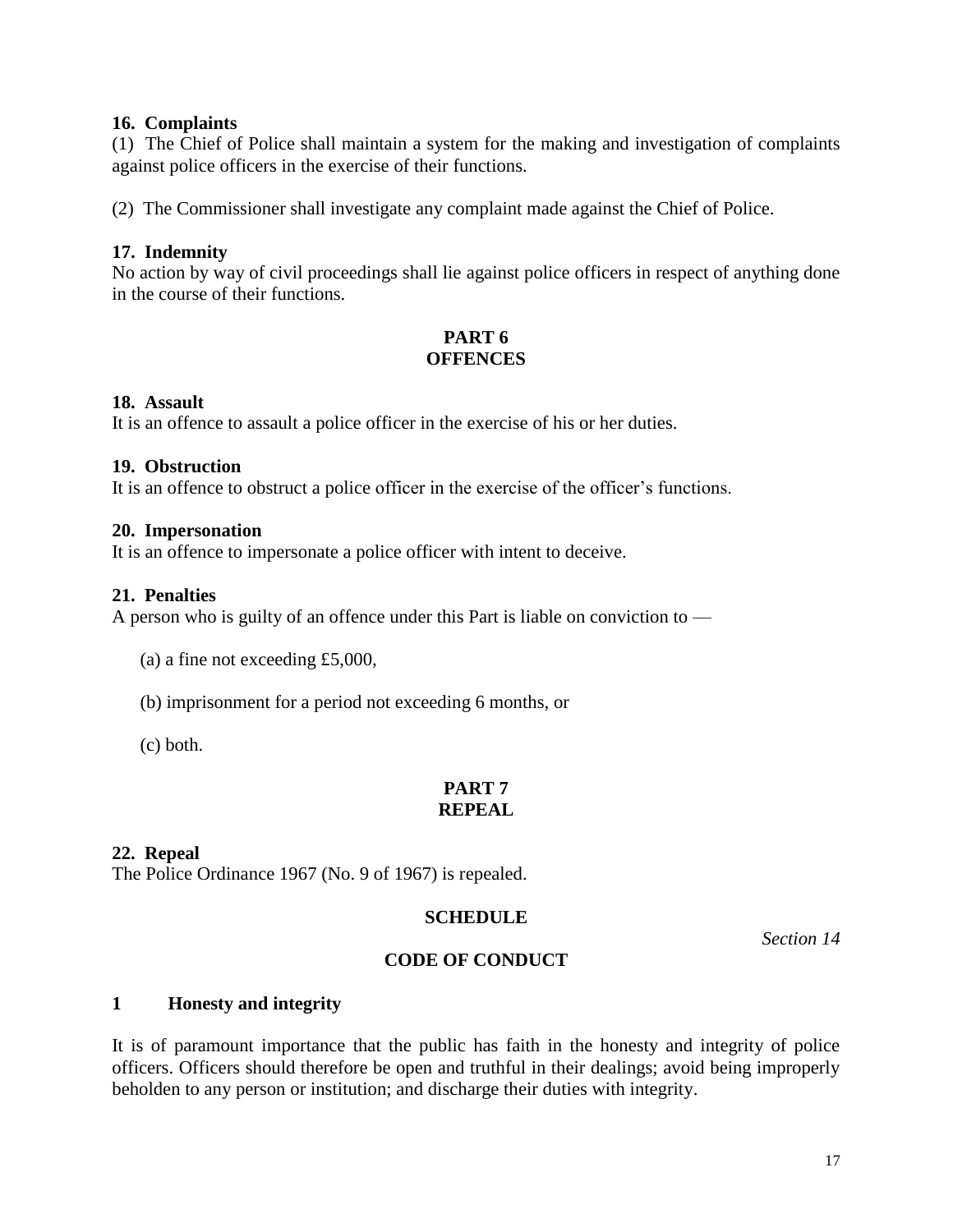# **2 Fairness and impartiality**

Police officers have a particular responsibility to act with fairness and impartiality in all their dealings with the public and their colleagues.

# **3 Politeness and tolerance**

Officers should treat members of the public and colleagues with courtesy and respect, avoiding abusive or deriding attitudes or behaviour. In particular, officers must avoid: favouritism of an individual or group; all forms of harassment, victimisation or unreasonable discrimination; and overbearing conduct to a colleague, particularly to one junior in rank or service.

# **4 Use of force and abuse of authority**

Officers must never knowingly use more force than is reasonable, nor should they abuse their authority.

# **5 Performance of duties**

Officers should be conscientious and diligent in the performance of their duties. Officers should attend work promptly when rostered for duty. If absent through sickness or injury, they should avoid activities likely to retard their return to duty.

# **6 Lawful orders**

The Territory Police is a disciplined body. Unless there is good and sufficient cause to do otherwise, officers must obey all lawful orders and abide by the provisions of the Police Ordinance. Officers should support their colleagues in the execution of their lawful duties, and oppose any improper behaviour, reporting it where appropriate.

# **7 Confidentiality**

Information which comes into the possession of the police should be treated as confidential. It should not be used for personal benefit and nor should it be divulged to other parties except in the proper course of police duty. Similarly, officers should respect, as confidential, information about police policy and operations unless authorised to disclose it in the course of their duties.

# **8 Criminal offences**

Officers must report any proceedings for a criminal offence taken against them. Conviction of a criminal offence may of itself result in further action being taken.

## **9 Property**

Officers must exercise reasonable care to prevent loss or damage to property (excluding their own personal property but including police property).